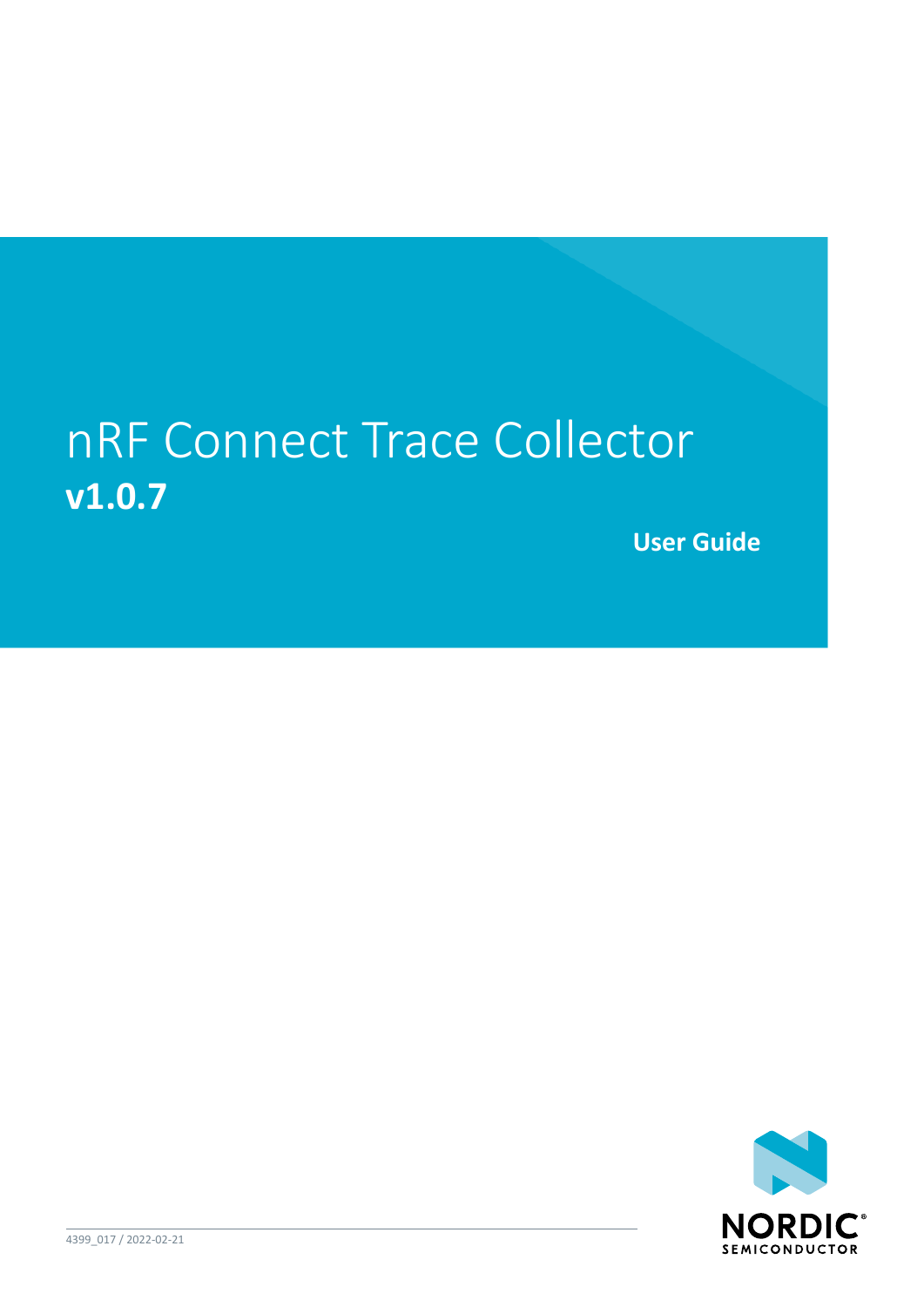## **Contents**

|   | <b>Revision history.</b> The process of the process of the process of the process of the <b>intervential contract of the i</b>                                                                                                                                                                                      |    |
|---|---------------------------------------------------------------------------------------------------------------------------------------------------------------------------------------------------------------------------------------------------------------------------------------------------------------------|----|
| 1 | Introduction. The contract of the contract of the contract of the contract of the 4                                                                                                                                                                                                                                 |    |
| 2 | Installing the Trace Collector. The contract of the contract of the contract of 5                                                                                                                                                                                                                                   |    |
| 3 | Trace Collector overview. The contract of the contract of the contract of 6                                                                                                                                                                                                                                         |    |
| 4 | <b>Collecting a modem trace for the nRF9160 DK.</b> A service a service and <b>8</b>                                                                                                                                                                                                                                |    |
|   |                                                                                                                                                                                                                                                                                                                     |    |
| 5 | <b>Collecting a modem trace for Nordic Thingy: 91.</b> And a serial contract of 12<br>5.2 Enabling tracing in the application the state of the state of the state of the state of the state of the state of the state of the state of the state of the state of the state of the state of the state of the state of |    |
|   |                                                                                                                                                                                                                                                                                                                     | 13 |
|   | Acronyms and abbreviations. The contract of the contract of the contract of the 17                                                                                                                                                                                                                                  |    |

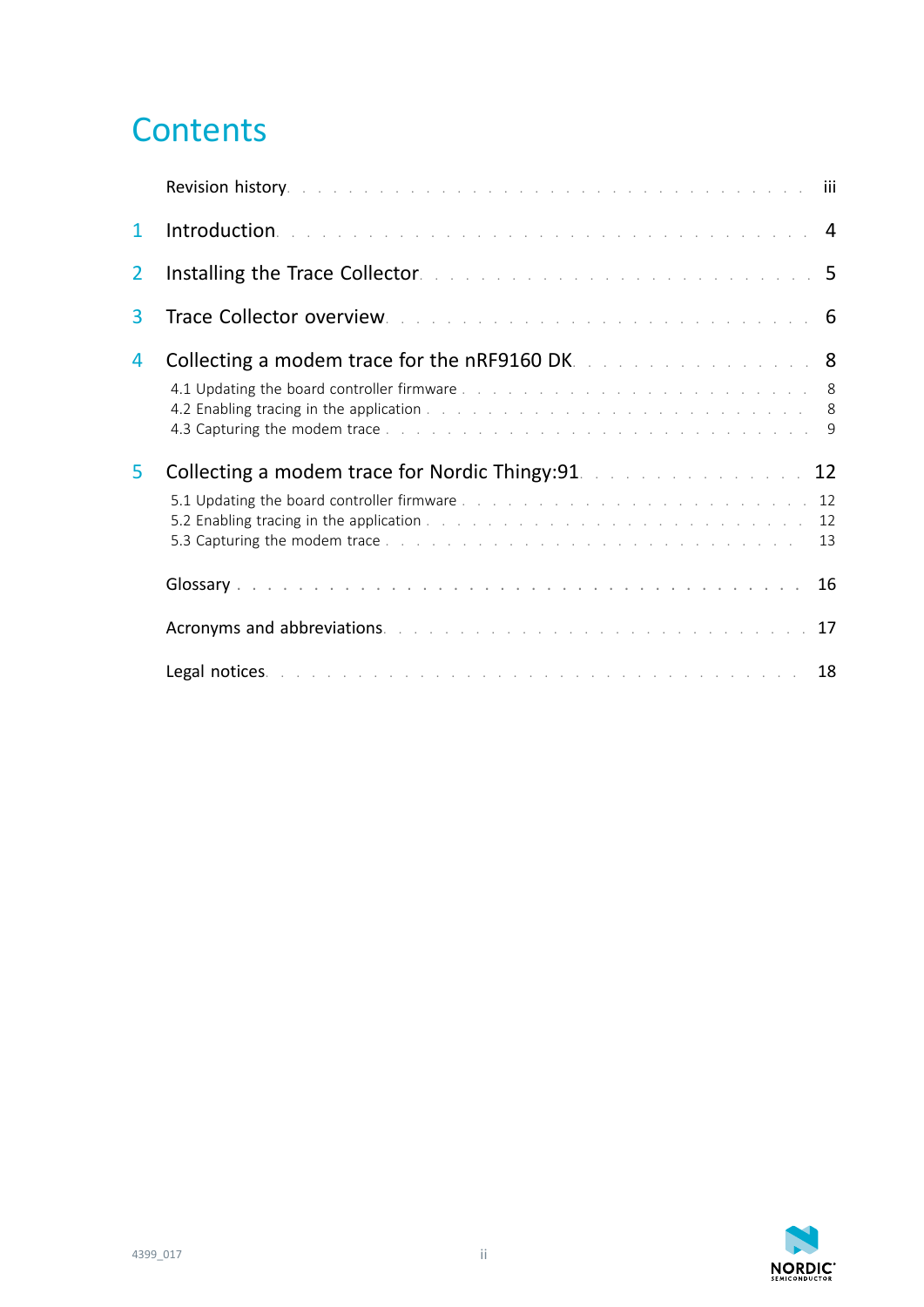## <span id="page-2-0"></span>Revision history

| <b>Date</b> | <b>Description</b>                                                                                |  |
|-------------|---------------------------------------------------------------------------------------------------|--|
| 2022-02-21  | Updated:                                                                                          |  |
|             | Updating the board controller firmware on page 8<br>Enabling tracing in the application on page 8 |  |
| 2021-07-07  | Updated Updating the board controller firmware on page 8                                          |  |
| 2021-04-23  | First release                                                                                     |  |

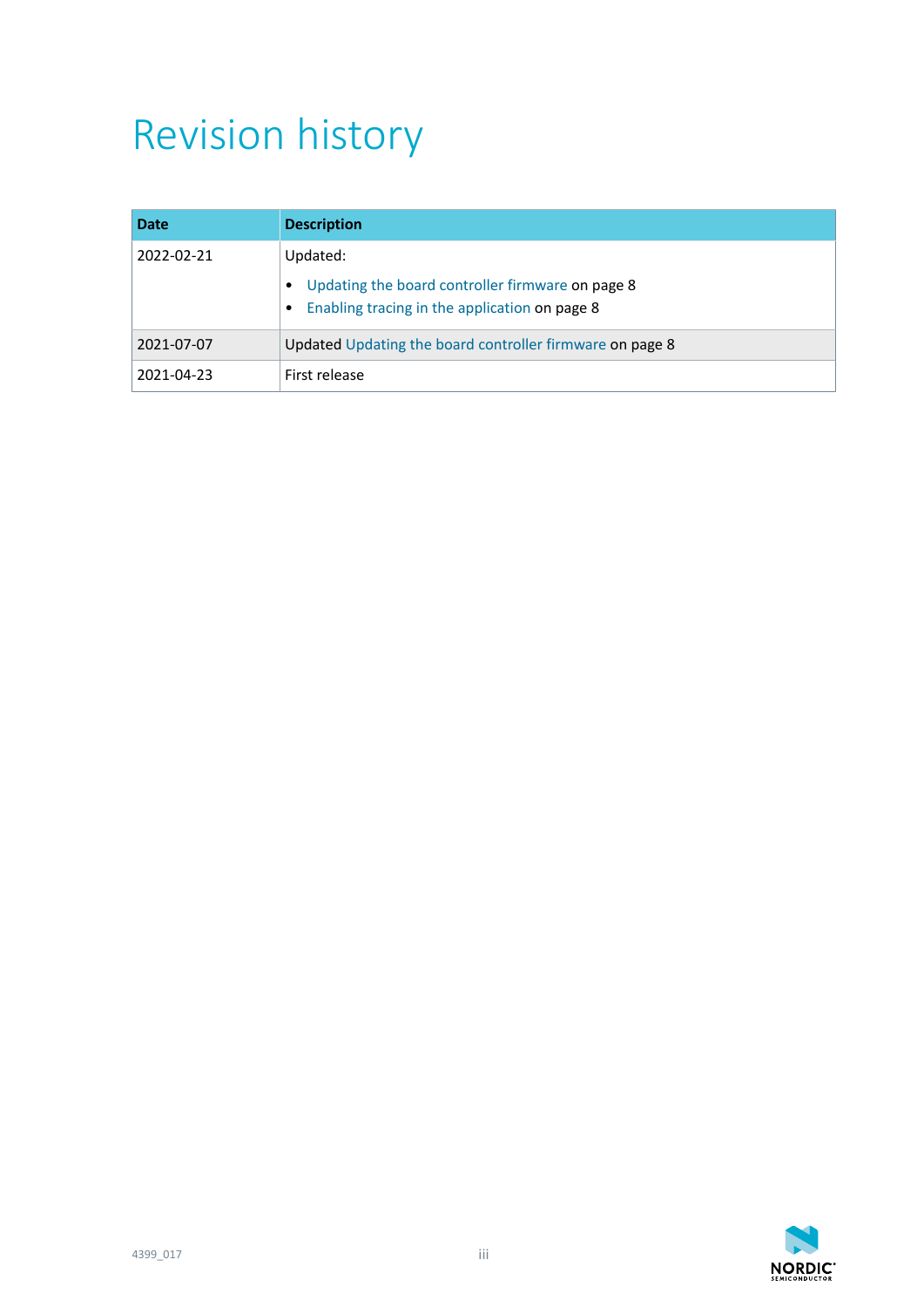# <span id="page-3-0"></span>**Introduction**

nRF Connect Trace Collector is a cross-platform tool to capture trace files of the nRF9160 modem.

The tool collects *[Universal Asynchronous Receiver/Transmitter \(UART\)](#page-15-1)* traces from the nRF9160 *[System](#page-15-2) [in Package \(SiP\)](#page-15-2)* over the serial port. If you run into problems when developing and debugging your application, Nordic Semiconductor's support team might ask you to provide these binary trace files to analyze the communication between the device and the LTE network.

The Trace Collector is implemented as an app for the [nRF Connect for Desktop](https://www.nordicsemi.com/Software-and-Tools/Development-Tools/nRF-Connect-for-desktop) application.

#### **Supported devices**

- nRF9160 DK (PCA10090)
- Nordic Thingy:91™ (PCA20035)

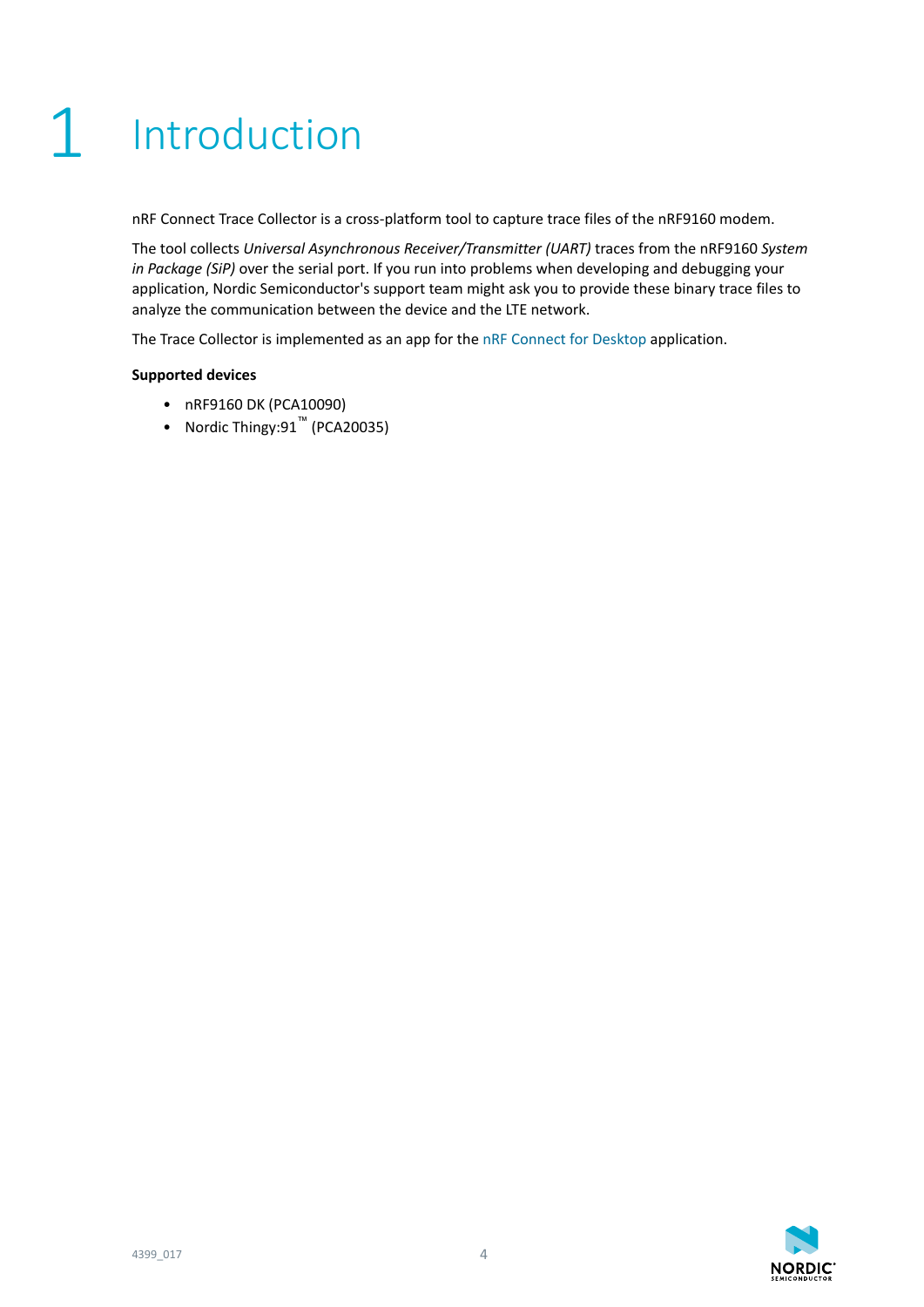# <span id="page-4-0"></span>2 Installing the Trace Collector

The Trace Collector is installed as an app for nRF Connect for Desktop.

Before you can install the Trace Collector, you must download and install [nRF Connect for Desktop](https://www.nordicsemi.com/Software-and-Tools/Development-Tools/nRF-Connect-for-desktop).

To install the Trace Collector:

- **1.** Open nRF Connect for Desktop.
- **2.** Find the Trace Collector in the list of apps and click **Install**.

Once the app is installed, you can launch it by clicking **Open**.

For easy access, you can create a desktop shortcut by clicking the **arrow down** button and selecting **Create shortcut**.

If a new version of the app becomes available, an **Update** button is displayed next to the **Open** button. Click this button to install the latest version. To uninstall the app, click the **arrow down** button and select **Uninstall**.

| $\omega$ | nRF Connect v3.6.1 |                                                                                                               |         |   | $\times$ |
|----------|--------------------|---------------------------------------------------------------------------------------------------------------|---------|---|----------|
|          | <b>APPS</b>        | <b>SETTINGS</b>                                                                                               |         |   |          |
|          |                    | <b>Trace Collector</b><br>Capture nRF91 modem trace<br>official, v1.0.7                                       | Open    |   |          |
|          |                    | <b>Bluetooth Low Energy</b><br>General tool for development and testing with Bluetooth Low Energy<br>official | Install | ▼ |          |
|          |                    | Direct Test Mode<br>RF PHY testing of Bluetooth Low Energy devices<br>official                                | Install | ▼ |          |
|          |                    | Power Profiler<br>App for use with Nordic Power Profiler Kits<br>official                                     | Install | ▼ |          |

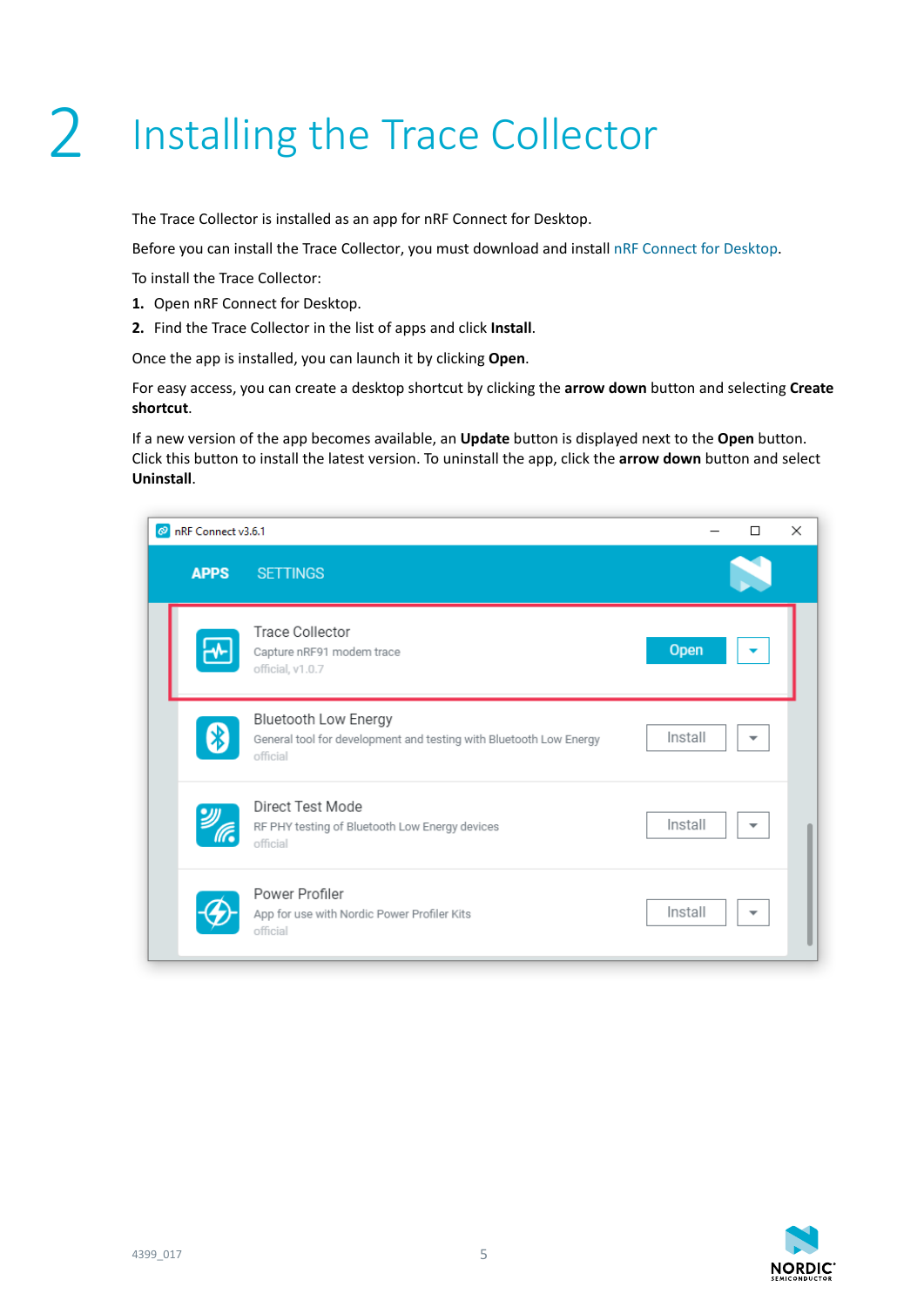# <span id="page-5-0"></span>3 Trace Collector overview

|                                                          | Navigation bar                                                                    | Main view |                   |                         |                          |                    |
|----------------------------------------------------------|-----------------------------------------------------------------------------------|-----------|-------------------|-------------------------|--------------------------|--------------------|
| nRF Connect v3.6.1 - Trace Collector                     |                                                                                   |           |                   |                         | $\overline{\phantom{0}}$ | $\Box$<br>$\times$ |
| No devices available $\rightarrow$ $\bullet$<br>$\equiv$ |                                                                                   |           |                   |                         |                          | N                  |
|                                                          |                                                                                   |           |                   | Capture                 |                          |                    |
|                                                          |                                                                                   |           |                   | <b>Start Capture</b>    |                          |                    |
|                                                          | Open the DevKit in Select device menu.                                            |           |                   | Show capture in folder  |                          |                    |
|                                                          |                                                                                   |           |                   | <b>Settings</b>         |                          |                    |
|                                                          |                                                                                   |           |                   | Auto device/port filter |                          |                    |
|                                                          |                                                                                   |           |                   |                         |                          |                    |
| Log<br>16:34:12.697                                      | Application data folder: C:\Users\efficial\AppData\Roaming\nrfconnect\pc-nrfconne | $\Box$    | $\downarrow$<br>画 |                         |                          |                    |
|                                                          |                                                                                   |           |                   |                         |                          |                    |
| $\leftarrow$                                             |                                                                                   |           | $\mathbf{F}$      |                         |                          |                    |
|                                                          | Log                                                                               |           |                   | Side panel              |                          |                    |

#### After starting the Trace Collector, the application window is displayed.

*Figure 1: Main window of the Trace Collector app*

The main window contains the following elements:

#### **Navigation bar**

In the navigation bar, you can access the menu and select a device.

Click the three-dash button in the top-left corner to view information about the app, create a system report, or launch another app.

Once you connect a device to the system, it becomes visible and available when you click on the **Select device** drop-down list.

#### **Main view**

The main view is initially empty. When you select a device and start capturing, it displays information about the available disk space and the current trace file.

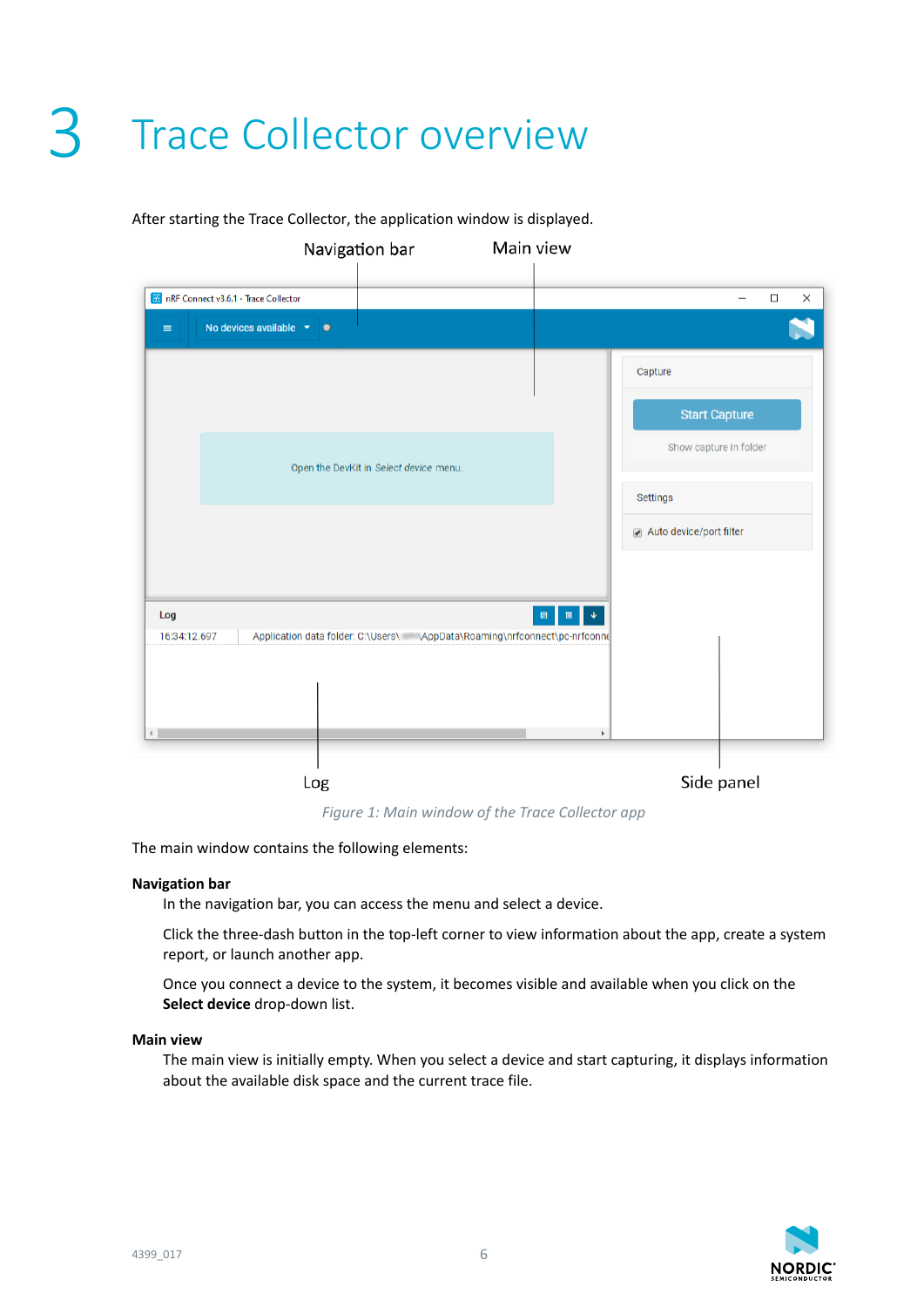#### **Side panel**

The side panel lets you start capturing, and you can access the captured logs.

You can also configure the Trace Collector to automatically filter the connected devices to display only suitable devices and ports.

**Note:** If you want to capture from Nordic Thingy:91, deselect **Auto device/port filter** so that you can select the correct port.

**Log**

The log view shows the most important log events, tagged with a time stamp. Click the **Open log file** button to view the full log file.

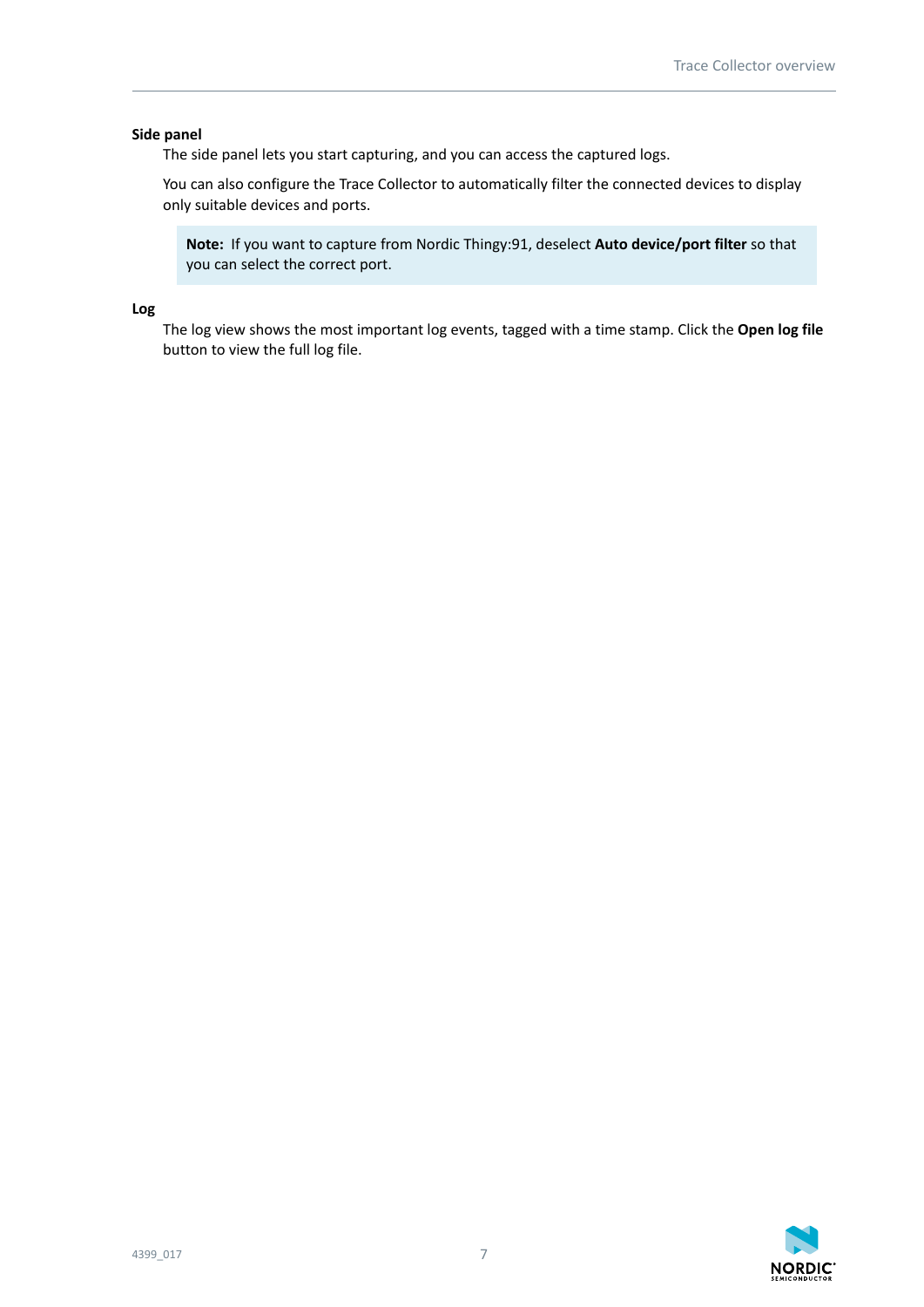## <span id="page-7-0"></span>4 Collecting a modem trace for the nRF9160 DK

To collect a modem trace, you must ensure that you have the latest firmware for the board controller, update your application to enable tracing, and capture the trace while your application is running.

### <span id="page-7-1"></span>4.1 Updating the board controller firmware

The Trace Collector requires a current version of the board controller firmware to be programmed on the nRF52840 *[System on Chip \(SoC\)](#page-15-3)* of the nRF9160 DK.

Download the latest firmware from [nRF9160 DK Downloads](https://www.nordicsemi.com/Software-and-tools/Development-Kits/nRF9160-DK/Download#infotabs) (scroll down to **Board controller firmware**).

Complete the following steps to program the board controller firmware:

**1.** Set the switch that configures which chip to program to the **nRF52** position.

This switch is labeled **PROG/DEBUG** (**SW10** on nRF9160 DK v0.15.0 and later, **SW5** on earlier versions).

- **2.** Connect your device to the computer with a *[Universal Serial Bus \(USB\)](#page-15-4)* cable and power it on, or reset it if it is already connected.
- **3.** Program the downloaded firmware to your device.
	- To program the firmware with nRF Connect Programmer, follow the instructions in [Programming](https://developer.nordicsemi.com/nRF_Connect_SDK/doc/latest/nrf/ug_nrf9160_gs.html#updating-the-application-firmware) [applications on nRF9160 DK.](https://developer.nordicsemi.com/nRF_Connect_SDK/doc/latest/nrf/ug_nrf9160_gs.html#updating-the-application-firmware)
	- To program from the command line, open a terminal window in the directory that contains the downloaded firmware and enter the following command (replace *filename.hex* with the file name of the downloaded firmware image):

nrfjprog --program *filename.hex* --sectorerase -f NRF52 -r --verify

**Note:** The **nrfjprog** tool, which is part of the [nRF Command Line Tools](https://infocenter.nordicsemi.com/topic/ug_nrf_cltools/UG/cltools/nrf_command_line_tools_lpage.html), must be installed and in the path.

### <span id="page-7-2"></span>4.2 Enabling tracing in the application

To be able to capture a modem trace, you must configure your application to enable trace output over *[UART](#page-15-1)*.

The following instructions assume that your application is based on the [nRF Connect SDK](https://www.nordicsemi.com/Software-and-Tools/Software/nRF-Connect-SDK).

**Note:** By default, nRF Connect SDK's modem library uses the UART1 peripheral for trace output. This means that you cannot use UART1 for other purposes in your application. If this does not work for your application, you must update the configuration and code of the modem library to use a different UART peripheral for trace output.

Complete the following steps to enable tracing:

**1.** Set the [CONFIG\\_NRF\\_MODEM\\_LIB\\_TRACE\\_ENABLED](https://developer.nordicsemi.com/nRF_Connect_SDK/doc/latest/kconfig/CONFIG_NRF_MODEM_LIB_TRACE_ENABLED.html#cmdoption-arg-CONFIG_NRF_MODEM_LIB_TRACE_ENABLED) option in your application.

See [Configuring your application](https://developer.nordicsemi.com/nRF_Connect_SDK/doc/latest/nrf/gs_modifying.html#configuring-your-application) for instructions on how to set this option temporarily or permanently.

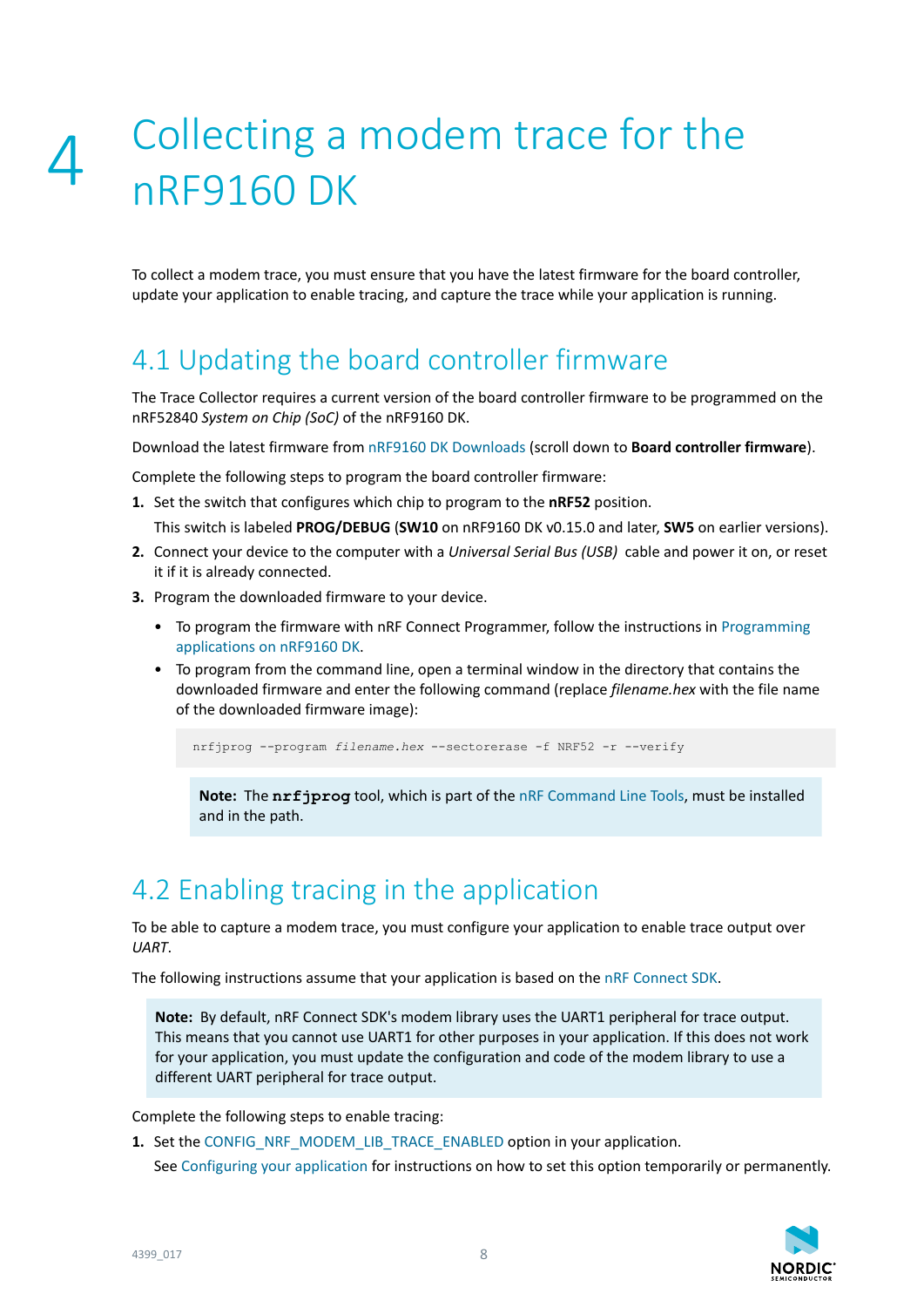#### **Note:**

- In nRF Connect SDK versions before 1.5.0, the option was called CONFIG\_BSD\_LIBRARY\_TRACE\_ENABLED.
- In nRF Connect SDK v1.5.x, setting the option temporarily might cause a build error. In that case, set the option permanently in the  $pri$ . conf file.
- **2.** Set the switch that configures which chip to program to the **nRF91** position. This switch is labeled **PROG/DEBUG** (**SW10** on nRF9160 DK v0.15.0 and later, **SW5** on earlier versions).
- **3.** Connect your device to the computer with a *[USB](#page-15-4)* cable and power it on, or reset it if it is already connected.
- **4.** Build your application and program it to the device. Follow the instructions in [Building and programming a sample application.](https://developer.nordicsemi.com/nRF_Connect_SDK/doc/latest/nrf/gs_programming.html)

### <span id="page-8-0"></span>4.3 Capturing the modem trace

After programming the required firmware, you can use the Trace Collector to capture the modem trace.

Complete the following steps to start capturing:

- **1.** Connect your device to the computer with a *[USB](#page-15-4)* cable and power it on, or reset it if it is already connected.
- **2.** Check that your application is working as expected.
- **3.** Open nRF Connect for Desktop and launch the Trace Collector app.



**4.** Select your device from the drop-down list.

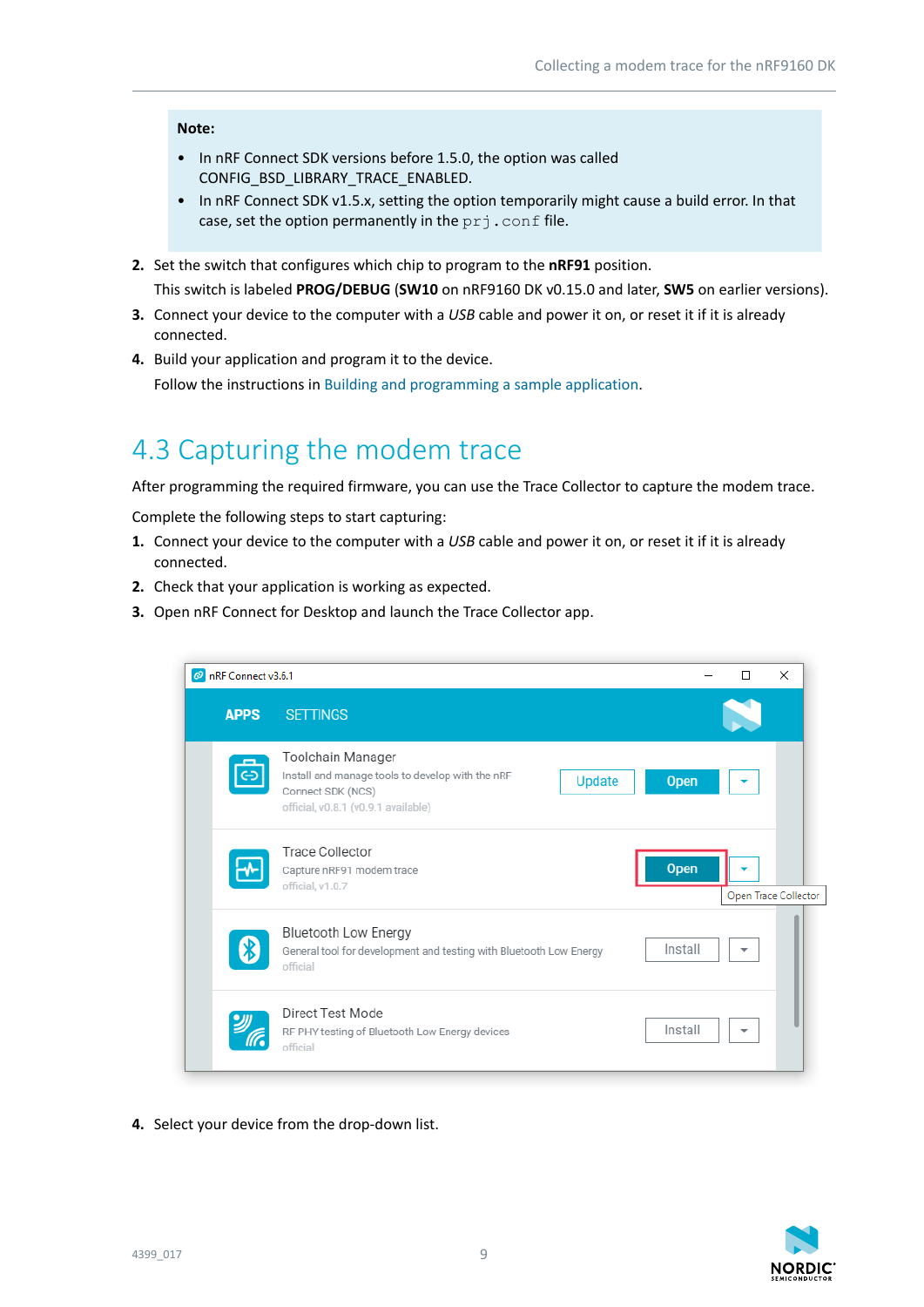| IM nRF Connect v3.6.1 - Trace Collector                                                       | $\times$<br>$\Box$      |
|-----------------------------------------------------------------------------------------------|-------------------------|
| Select device ▼<br>$\bullet$<br>$\equiv$                                                      |                         |
| PCA10090<br>000960012840<br>- Serial port: COM4<br>- Serial port: COM5<br>- Serial port: COM6 | Capture                 |
|                                                                                               | <b>Start Capture</b>    |
| Open the DevKit in Select device menu.                                                        | Show capture in folder  |
|                                                                                               | Settings                |
|                                                                                               | Auto device/port filter |
|                                                                                               |                         |
| Log<br>$\qquad \qquad \blacksquare$<br>画                                                      |                         |
| Application data folder: C:\Users\. \AppData\Roaming\nrfconnect\pc-nrfconn(<br>16:51:58.298   |                         |
|                                                                                               |                         |
|                                                                                               |                         |
| $\left($<br>Þ.                                                                                |                         |

- **5.** Click the **Start Capture** button in the side panel. You can see the status in the main view. When the modem is active, the size of the trace file should be increasing.
- **6.** Click **Show capture in folder** to access the trace file. By default, the trace files are stored in C:\Users\*username*\AppData\Roaming \nrfconnect\pc-nrfconnect-tracecollector\.
- **7.** Click **Stop Capture** to stop capturing.

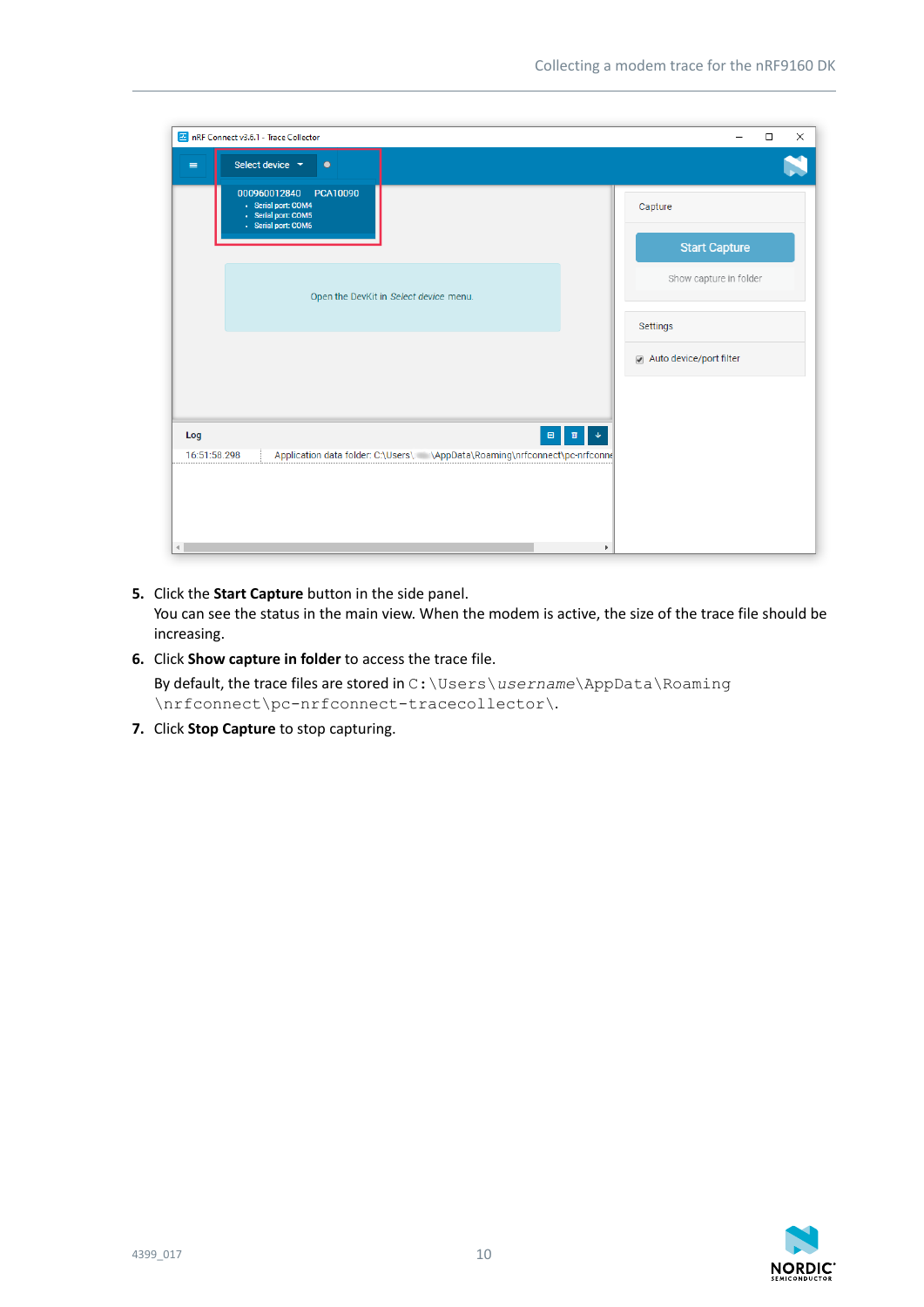| ISSI nRF Connect v3.6.1 - Trace Collector |                                                                               | $\times$<br>□           |
|-------------------------------------------|-------------------------------------------------------------------------------|-------------------------|
| $\equiv$                                  | 000960012840 -<br>$\bullet$                                                   |                         |
|                                           |                                                                               | Capture                 |
|                                           |                                                                               | <b>Stop Capture</b>     |
|                                           | Disk space: 177 GB free of 510 GB                                             | Show capture in folder  |
|                                           | Trace size: 25.4 kB                                                           |                         |
|                                           | Latest tracefile: trace-2021-04-09T14-54-45.074Z.bin                          | Settings                |
|                                           |                                                                               | Auto device/port filter |
| Log                                       | $\qquad \qquad \boxdot \qquad \qquad$<br>$\ddot{\phantom{1}}$<br>画            |                         |
| 16:54:39.505                              | Application data folder: C:\Users\. \AppData\Roaming\nrfconnect\pc-nrfconn(   |                         |
| 16:54:43.290                              | Device opened                                                                 |                         |
| 16:54:45.076                              | Tracefile created: C:\Users\ \ \AppData\Roaming\nrfconnect\pc-nrfconnect-tra- |                         |
|                                           |                                                                               |                         |

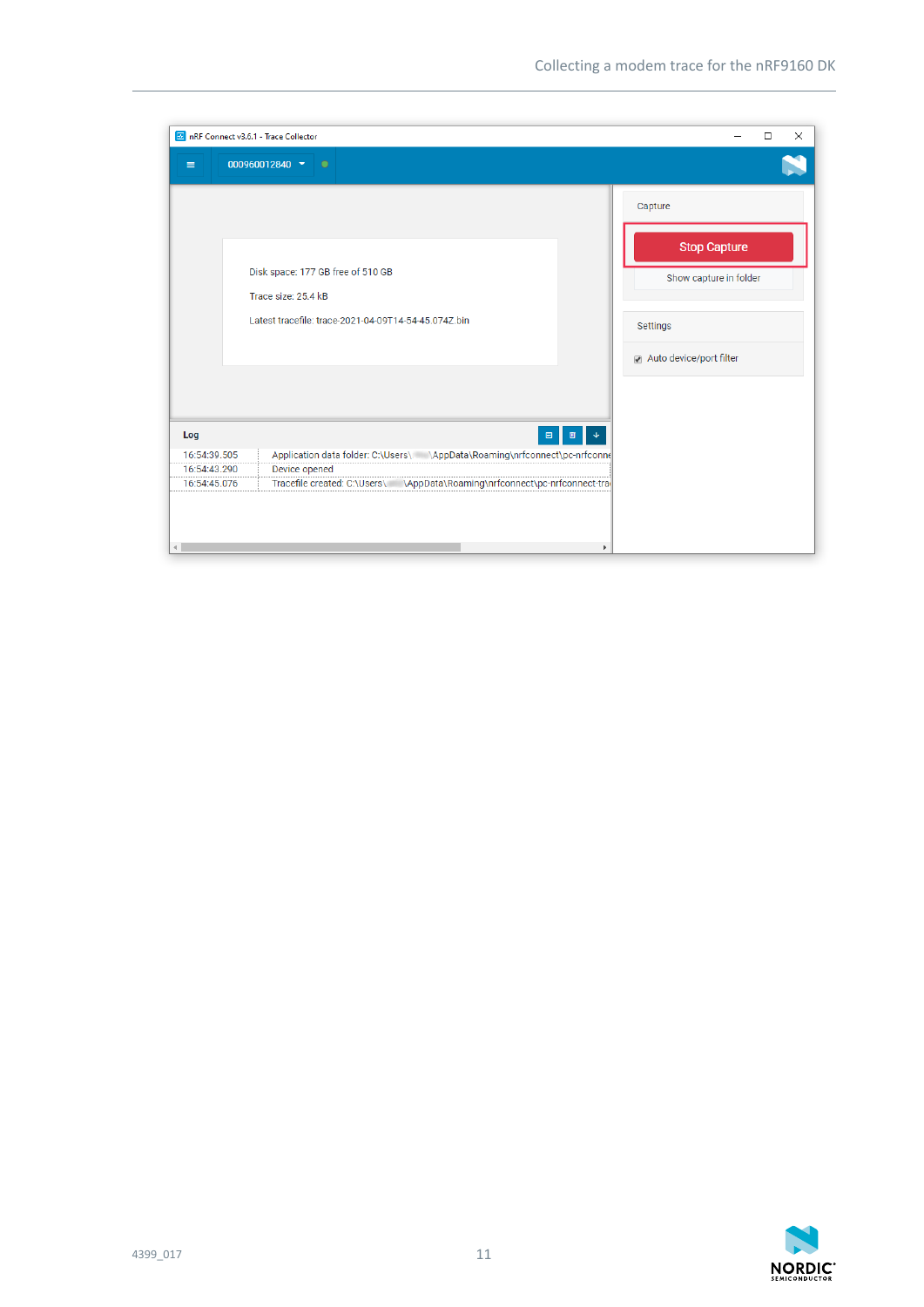## <span id="page-11-0"></span>5 Collecting a modem trace for Nordic Thingy:91

To collect a modem trace, you must ensure that you have the latest firmware for the board controller, update your application to enable tracing, and capture the trace while your application is running.

## <span id="page-11-1"></span>5.1 Updating the board controller firmware

The Trace Collector requires a current version of the board controller firmware to be programmed on the nRF52840 *[SoC](#page-15-3)* of the Nordic Thingy:91.

Download the latest firmware from [Nordic Thingy:91 Downloads](https://www.nordicsemi.com/Software-and-Tools/Prototyping-platforms/Nordic-Thingy-91/Download#infotabs) (select **Precompiled application and modem firmware**).

The archive contains images for different applications in different formats. Choose an image based on the method you use to update the firmware:

- When programming through an external debug probe, follow the steps in [Updating firmware through](https://developer.nordicsemi.com/nRF_Connect_SDK/doc/latest/nrf/ug_thingy91_gsg.html?#updating-firmware-through-external-debug-probe) [external debug probe](https://developer.nordicsemi.com/nRF_Connect_SDK/doc/latest/nrf/ug_thingy91_gsg.html?#updating-firmware-through-external-debug-probe) to program the nRF52840 *[SoC](#page-15-3)*.
- When programming through *[USB](#page-15-4)*, follow the steps in [Updating firmware through USB](https://developer.nordicsemi.com/nRF_Connect_SDK/doc/latest/nrf/ug_thingy91_gsg.html?#updating-firmware-through-usb) to program the nRF52840 *[SoC](#page-15-3)*.

## <span id="page-11-2"></span>5.2 Enabling tracing in the application

To be able to capture a modem trace, you must configure your application to enable trace output over *[UART](#page-15-1)*.

The following instructions assume that your application is based on the [nRF Connect SDK](https://www.nordicsemi.com/Software-and-Tools/Software/nRF-Connect-SDK).

**Note:** By default, nRF Connect SDK's modem library uses the UART1 peripheral for trace output. This means that you cannot use UART1 for other purposes in your application. If this does not work for your application, you must update the configuration and code of the modem library to use a different UART peripheral for trace output.

Complete the following steps to enable tracing:

**1.** Set the [CONFIG\\_NRF\\_MODEM\\_LIB\\_TRACE\\_ENABLED](https://developer.nordicsemi.com/nRF_Connect_SDK/doc/latest/kconfig/CONFIG_NRF_MODEM_LIB_TRACE_ENABLED.html#cmdoption-arg-CONFIG_NRF_MODEM_LIB_TRACE_ENABLED) option in your application.

See [Configuring your application](https://developer.nordicsemi.com/nRF_Connect_SDK/doc/latest/nrf/gs_modifying.html#configuring-your-application) for instructions on how to set this option temporarily or permanently.

**Note:**

- In nRF Connect SDK versions before 1.5.0, the option was called CONFIG\_BSD\_LIBRARY\_TRACE\_ENABLED.
- In nRF Connect SDK v1.5.x, setting the option temporarily might cause a build error. In that case, set the option permanently in the  $pri$ . conf file.
- **2.** Build your application and program it to the device.
	- When programming through an external debug probe, set the switch that configures which chip to program (**SW2**) to the **nRF91** position and follow the instructions in [Building and programming from](https://developer.nordicsemi.com/nRF_Connect_SDK/doc/latest/nrf/ug_thingy91.html#building-and-programming-from-the-source-code) [the source code](https://developer.nordicsemi.com/nRF_Connect_SDK/doc/latest/nrf/ug_thingy91.html#building-and-programming-from-the-source-code).

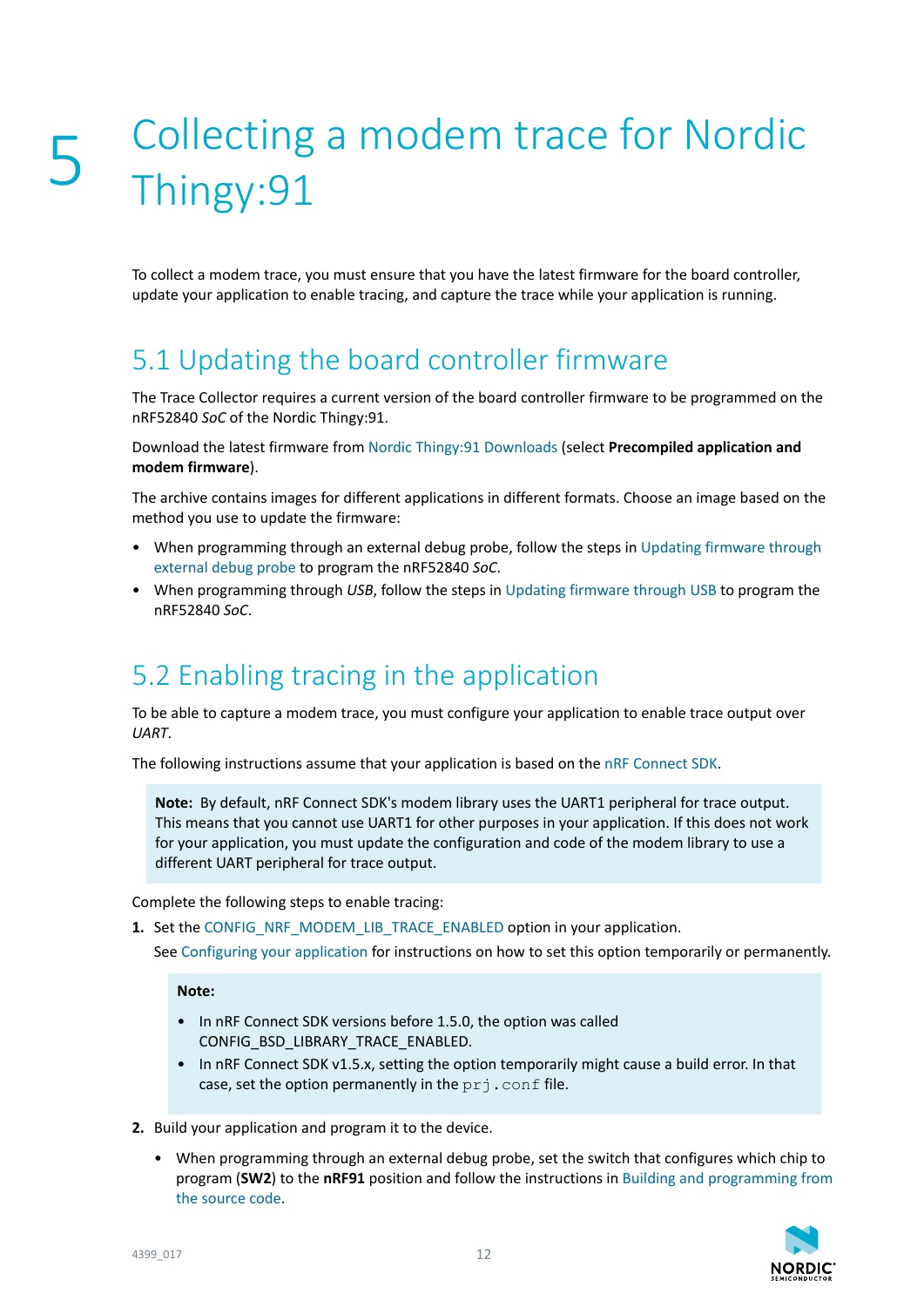• When programming through *[USB](#page-15-4)*, put the device into application serial recovery mode by pressing and holding the **SW3** button while powering on. Follow the instructions in [Getting started with](https://developer.nordicsemi.com/nRF_Connect_SDK/doc/latest/nrf/ug_thingy91_gsg.html) [Thingy:91](https://developer.nordicsemi.com/nRF_Connect_SDK/doc/latest/nrf/ug_thingy91_gsg.html) to program the application.

## <span id="page-12-0"></span>5.3 Capturing the modem trace

After programming the required firmware, you can use the Trace Collector to capture the modem trace.

Complete the following steps to start capturing:

- **1.** Connect your device to the computer with a *[USB](#page-15-4)* cable and power it on, or reset it if it is already connected.
- **2.** Check that your application is working as expected.
- **3.** Open nRF Connect for Desktop and launch the Trace Collector app.

| $\infty$ nRF Connect v3.6.1 |                                                                                                                                                    |         | $\times$<br>п        |
|-----------------------------|----------------------------------------------------------------------------------------------------------------------------------------------------|---------|----------------------|
| <b>APPS</b>                 | <b>SETTINGS</b>                                                                                                                                    |         |                      |
| ⊝                           | Toolchain Manager<br>Install and manage tools to develop with the nRF<br><b>Update</b><br>Connect SDK (NCS)<br>official, v0.8.1 (v0.9.1 available) | Open    |                      |
|                             | <b>Trace Collector</b><br>Capture nRF91 modem trace<br>official, v1.0.7                                                                            | Open    | Open Trace Collector |
|                             | <b>Bluetooth Low Energy</b><br>General tool for development and testing with Bluetooth Low Energy<br>official                                      | Install | ▼                    |
|                             | Direct Test Mode<br>RF PHY testing of Bluetooth Low Energy devices<br>official                                                                     | Install | ▼                    |

**4.** Deselect **Auto device/port filter**.

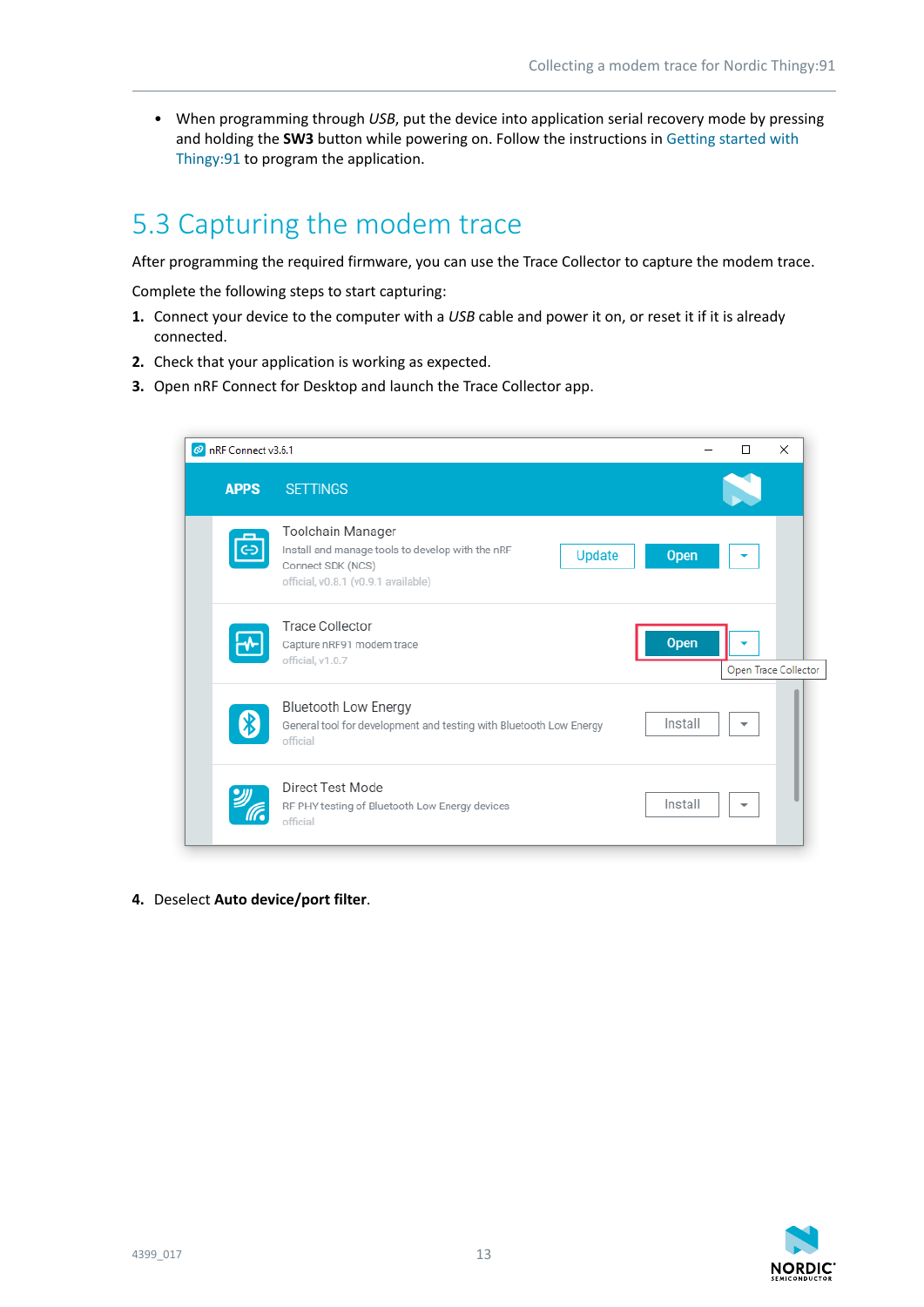| RF Connect v3.6.1 - Trace Collector                                                              | $\times$<br>$\Box$      |
|--------------------------------------------------------------------------------------------------|-------------------------|
| No devices available $\rightarrow$ $\bullet$<br>$=$                                              |                         |
|                                                                                                  | Capture                 |
|                                                                                                  | <b>Start Capture</b>    |
| Open the DevKit in Select device menu.                                                           | Show capture in folder  |
|                                                                                                  | Settings                |
|                                                                                                  | Auto device/port filter |
|                                                                                                  |                         |
| Log<br>日<br>画                                                                                    | $\blacklozenge$         |
| Application data folder: C:\Users\Niktity\AppData\Roaming\nrfconnect\pc-nrfconne<br>16:34:12.697 |                         |
|                                                                                                  |                         |
|                                                                                                  |                         |
|                                                                                                  | $\blacktriangleright$   |

**5.** Select your device from the drop-down list.

Select the second port. The first one is usually used for the application log.

| MunRF Connect v3.6.1 - LTE Link Monitor                                                | $\Box$<br>-                                                                                            | $\times$                |
|----------------------------------------------------------------------------------------|--------------------------------------------------------------------------------------------------------|-------------------------|
| DDF835659CBE#0 -<br>$\equiv$                                                           | <b>■ Open logfile</b><br>$\boxtimes$ Terminal<br>E Certificate manager<br><b>I∆ Chart</b><br>$\bullet$ |                         |
|                                                                                        | In RF Connect v3.6.1 - Trace Collector                                                                 | $\Box$<br>$\times$<br>- |
| 00:00:09.579,925] ESC D[0m                                                             |                                                                                                        |                         |
| $[00:00:09.590, 240]$ ESC D [Om<br>00:00:09.597,961] ESC D[0m                          | Select device v<br>$=$<br>$\bullet$                                                                    |                         |
| 00:00:09.605,255] ESC □[0m<br>00:00:09.612,640] ESC D[0m<br>00:00:09.628,295] ESC D[0m | DDF835659CBE#0<br><b>PCA20035</b><br>· Serial port: COM8                                               | Capture                 |
| 00:00:09.637,084] ESC D[0m                                                             | DDF835659CBE#1<br>PCA20035                                                                             |                         |
| 00:00:09.645,355] ESC D[0m<br>00:00:09.692,535] ESC D[0m                               | - Serial port: COM9                                                                                    | <b>Start Capture</b>    |
| $[00:00:09.900, 878]$ ESC $\Box$ [0m                                                   |                                                                                                        |                         |
| $\leftarrow$                                                                           |                                                                                                        | Show capture in folder  |
| $\odot$                                                                                | Open the DevKit in Select device menu.                                                                 |                         |
| AT<br>AT+CFUN?                                                                         |                                                                                                        | <b>Settings</b>         |
|                                                                                        |                                                                                                        |                         |
|                                                                                        |                                                                                                        | Auto device/port filter |
| Log                                                                                    |                                                                                                        |                         |
| 10.40.42.900<br>пиющеницу.                                                             |                                                                                                        |                         |
| Error: AT#XF<br>16:45:50.121                                                           |                                                                                                        |                         |
| 16:45:58.310<br>Nordic Semi                                                            | $\blacklozenge$<br>Log<br>$\qquad \qquad \blacksquare$<br>$\blacksquare$                               |                         |
| 16:45:58.666<br><b>IMSIdentity:</b>                                                    |                                                                                                        |                         |
| 16:46:40.692<br>Modem port                                                             | \AppData\Roaming\nrfconnect\pc-nrfconne<br>16:34:12.697<br>Application data folder: C:\Users\          |                         |
| Nordic Semi<br>16:46:40.766                                                            |                                                                                                        |                         |
| 16:46:41.106<br><b>IMSIdentity:</b>                                                    |                                                                                                        |                         |
|                                                                                        |                                                                                                        |                         |
|                                                                                        |                                                                                                        |                         |
|                                                                                        |                                                                                                        |                         |
|                                                                                        | $\leftarrow$<br>ь                                                                                      |                         |

**6.** Click the **Start Capture** button in the side panel.

You can see the status in the main view. When the modem is active, the size of the trace file should be increasing.

**7.** Click **Show capture in folder** to access the trace file.

```
By default, the trace files are stored in C:\Users\username\AppData\Roaming
\nrfconnect\pc-nrfconnect-tracecollector\.
```
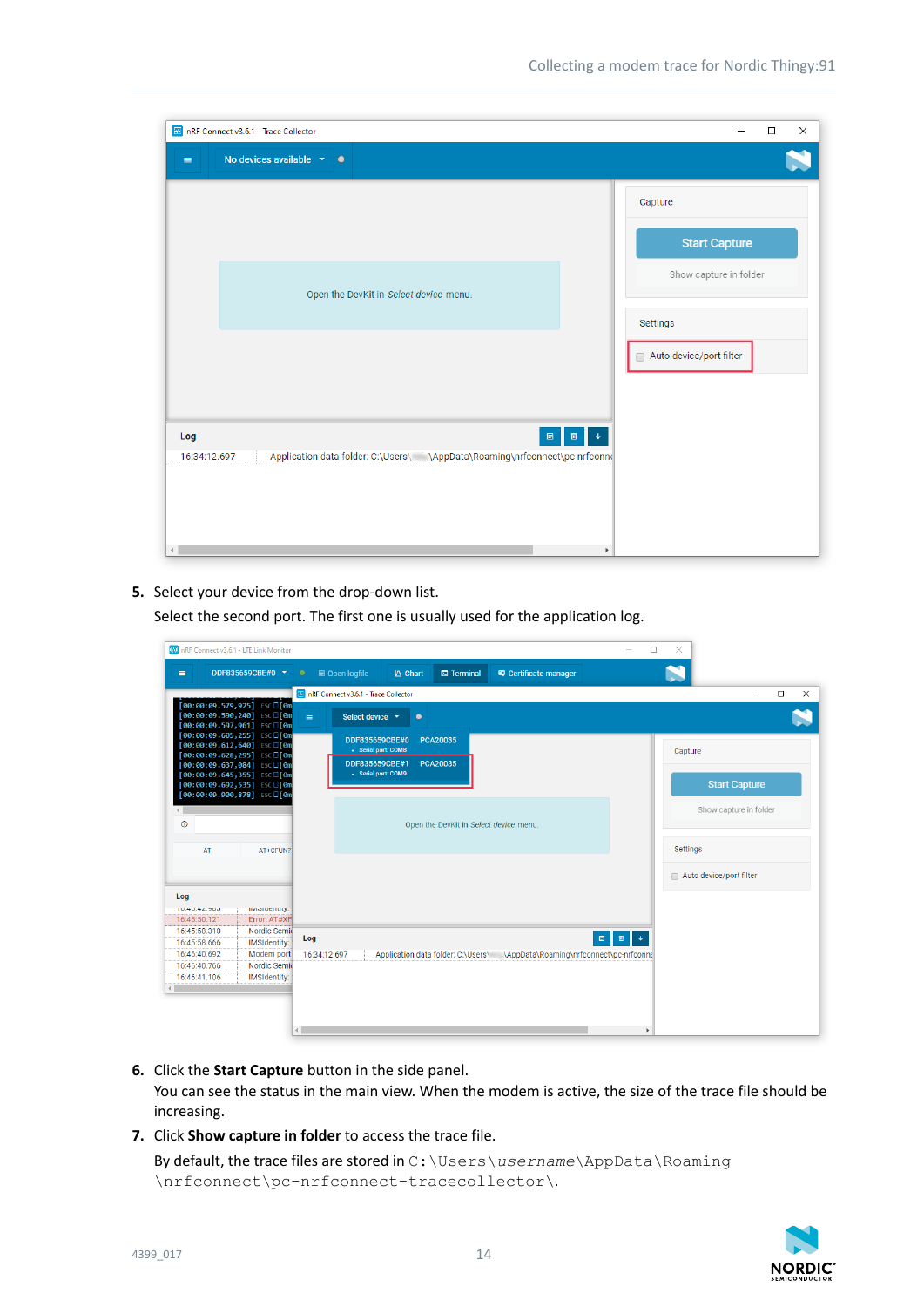**8.** Click **Stop Capture** to stop capturing.

| nRF Connect v3.6.1 - Trace Collector                |                                                                                                                                                                                               | $\Box$<br>X                                                                                     |
|-----------------------------------------------------|-----------------------------------------------------------------------------------------------------------------------------------------------------------------------------------------------|-------------------------------------------------------------------------------------------------|
| $\equiv$                                            | 000960012840 -<br>$\bullet$                                                                                                                                                                   |                                                                                                 |
|                                                     | Disk space: 177 GB free of 510 GB<br>Trace size: 25.4 kB<br>Latest tracefile: trace-2021-04-09T14-54-45.074Z.bin                                                                              | Capture<br><b>Stop Capture</b><br>Show capture in folder<br>Settings<br>Auto device/port filter |
| Log<br>16:54:39.505<br>16:54:43.290<br>16:54:45.076 | 目<br>画<br>Application data folder: C:\Users\ \ \AppData\Roaming\nrfconnect\pc-nrfconne<br>Device opened<br>Tracefile created: C:\Users\ \ \AppData\Roaming\nrfconnect\pc-nrfconnect-tra-<br>٠ |                                                                                                 |

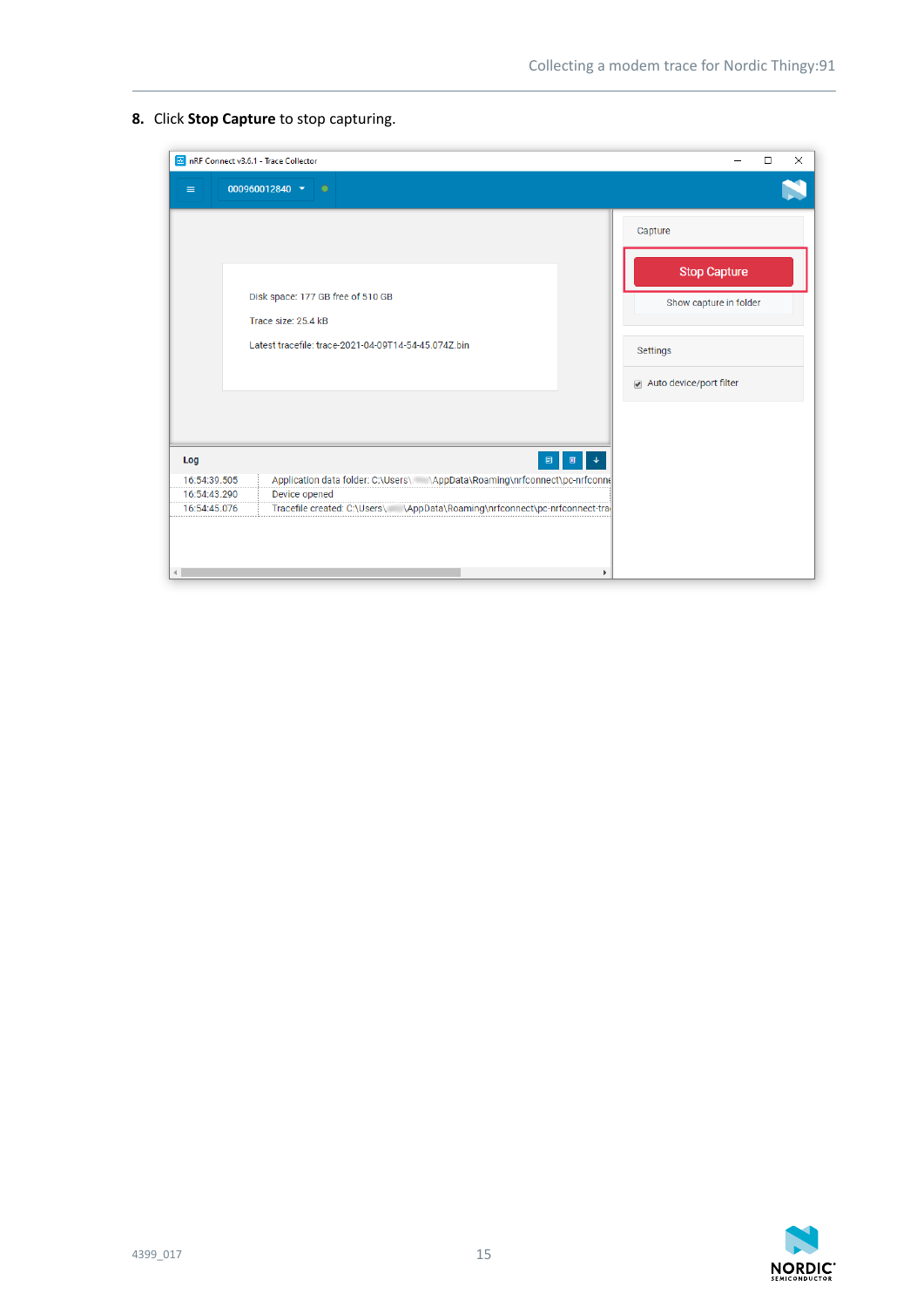## <span id="page-15-0"></span>**Glossary**

#### **Development Kit (DK)**

A hardware development platform used for application development.

#### <span id="page-15-2"></span>**System in Package (SiP)**

Several integrated circuits, often from different technologies, enclosed in a single module that performs as a system or subsystem.

#### <span id="page-15-3"></span>**System on Chip (SoC)**

A microchip that integrates all the necessary electronic circuits and components of a computer or other electronic systems on a single integrated circuit.

#### <span id="page-15-1"></span>**Universal Asynchronous Receiver/Transmitter (UART)**

A hardware device for asynchronous serial communication between devices.

#### <span id="page-15-4"></span>**Universal Serial Bus (USB)**

An industry standard that establishes specifications for cables and connectors and protocols for connection, communication, and power supply between computers, peripheral devices, and other computers.

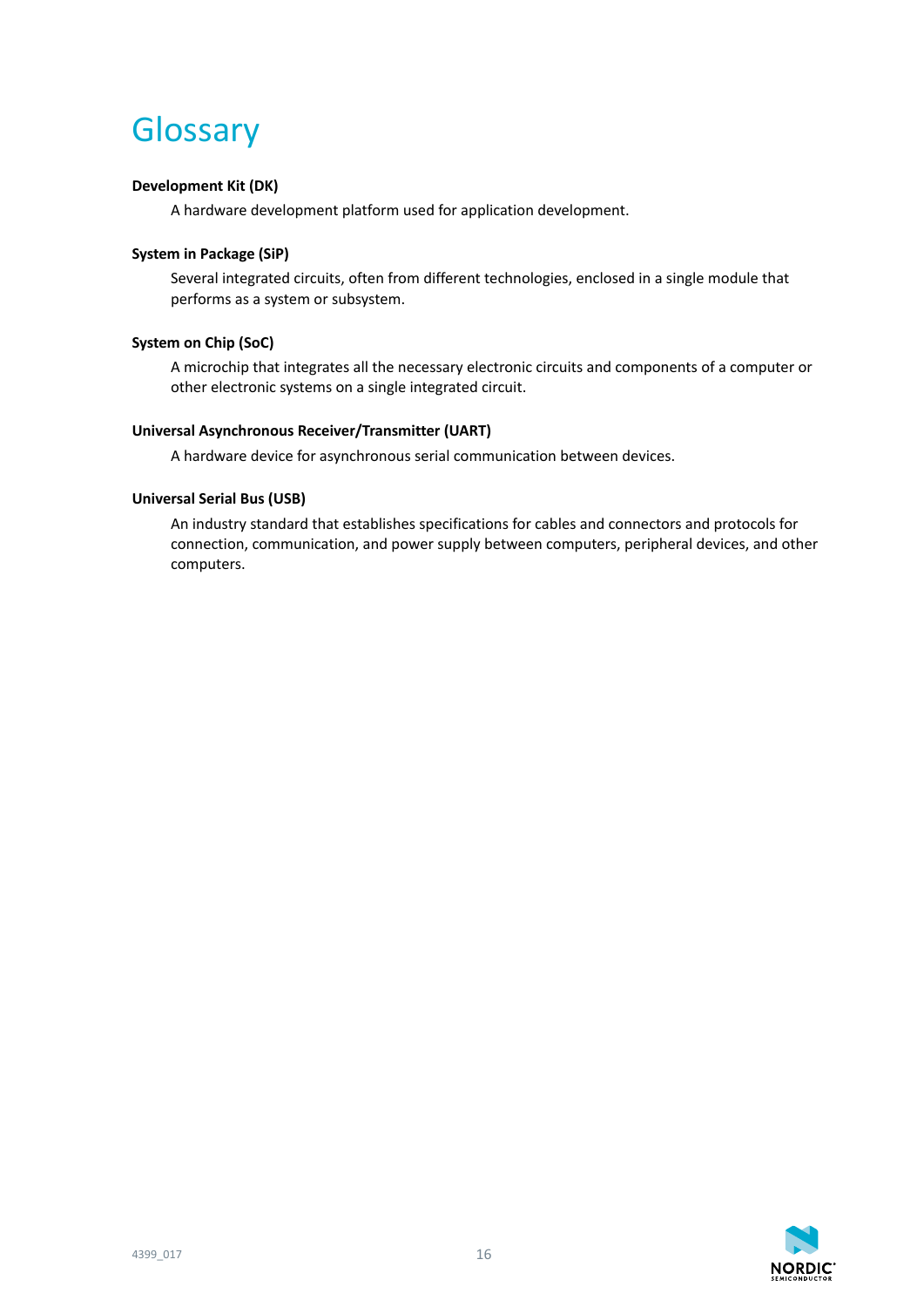## <span id="page-16-0"></span>Acronyms and abbreviations

#### These acronyms and abbreviations are used in this document.

#### **DK**

Development Kit

#### **SiP**

System in Package

#### **SoC**

System on Chip

#### **UART**

Universal Asynchronous Receiver/Transmitter

#### **USB**

Universal Serial Bus